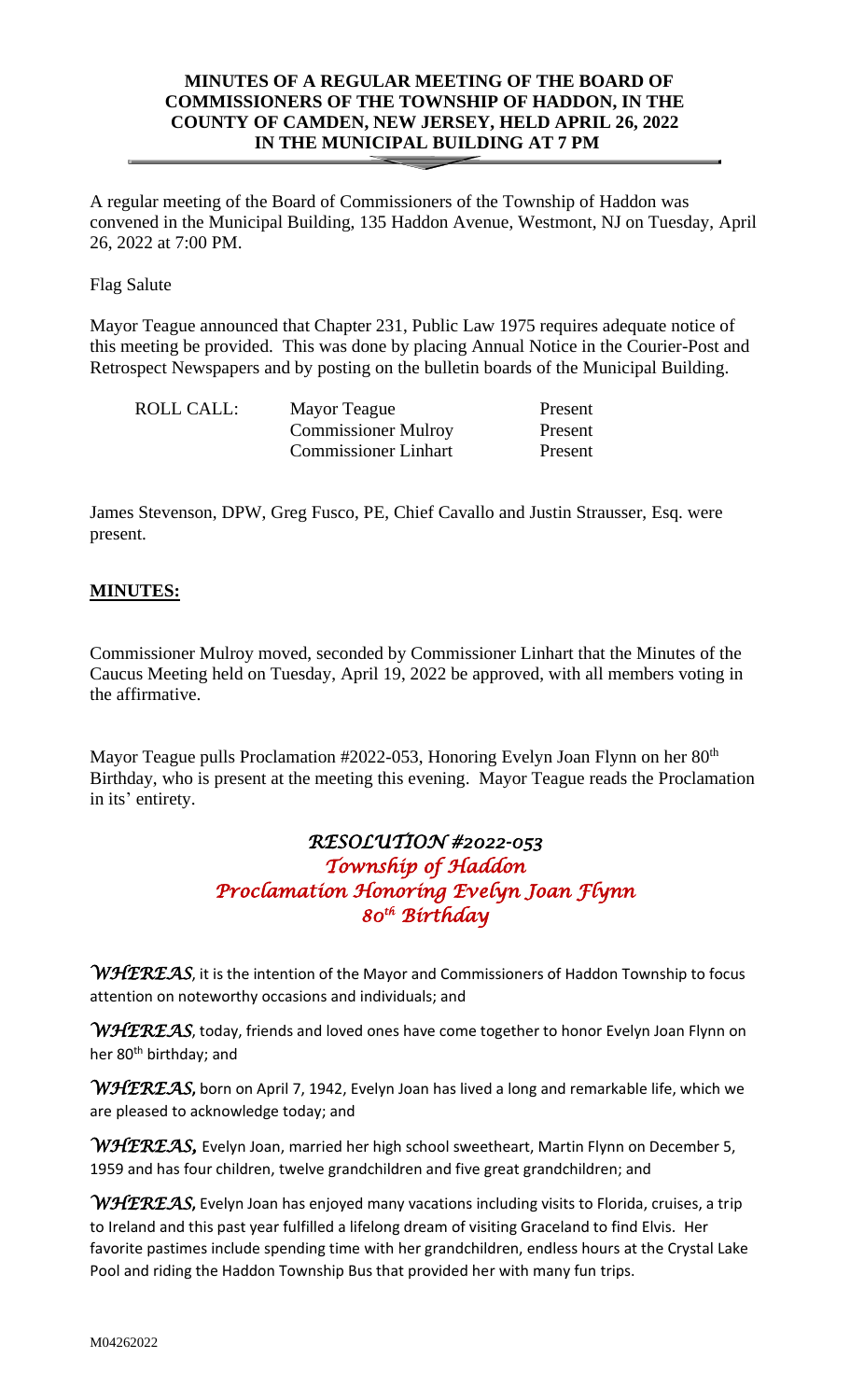*NOW, THEREFORE BE IT RESOLVED*, that the Board of Commissioners of the Township of Haddon, County of Camden, State of New Jersey, do hereby proclaim April 7th, "Evelyn Joan Flynn Day" in the Township of Haddon and urge all citizens to join us in wishing Evelyn Joan the happiest of birthdays as we celebrate this incredible milestone with her and in wishing her continued health and happiness in the days, months and years ahead.

# **ORDINANCES:**

### **2 ND READING/PUBLIC HEARING:**

### **SECOND READING OF ORDINANCE #1424:**

#1424 - Calendar Year 2022 Ordinance to Exceed the Municipal Budget Appropriation Limits and to Establish a Cap Bank

### **PUBLIC HEARING FOR ORDINANCE #1424:**

Commissioner Mulroy moved, seconded by Commissioner Linhart that the public hearing on the Ordinance would be open at this time, with all members voting in the affirmative.

There being no discussion on the matter, Commissioner Mulroy moved, seconded by Commissioner Linhart that the hearing be closed. Commissioner Mulroy moved, seconded by Commissioner Linhart that the Ordinance be adopted and recorded in the Ordinance Book for the Commissioners to sign.

| ROLL CALL: | Mayor Teague                | Aye |
|------------|-----------------------------|-----|
|            | <b>Commissioner Mulroy</b>  | Aye |
|            | <b>Commissioner Linhart</b> | Aye |

#### **RESOLUTIONS:**

The following Resolutions were approved by consent agenda, Resolution #2022-047 through Resolution #2022-061, inclusive, with a motion by Commissioner Mulroy, seconded by Commissioner Linhart, with all members affirmatively concurring:

- #2022-047 Bill Resolution
- #2022-048 Authorizing Award of Contract for the Lease of the Crystal Lake Pool Concession Stand #2022-049 – Authorizing Temporary Summer Hours
- #2022-050 Authorizing the Tax Collector to Cancel Tax Sale Certificate #060008 for Block 2.04, Lot 3

#2022-051 – Authorizing Tax Exemption for Block 11.01, Lot 34 Due to 100% Disabled Veteran Status

#2022-052 – Authorizing Tax Exemption for Block 21.11, Lot 21 Due to 100% Disabled Veteran Status

#2022-053 – Proclamation Honoring Evelyn Joan Flynn on her 80<sup>th</sup> Birthday

- #2022-054 Authorizing the Appointment of Mason Bradley as Senior Citizen Coordinator/Liaison
- #2022-055 Authorizing the Appointment of Lee Palo as Compliance/Zoning Officer
- #2022-056 Authorizing Various Tax Refunds
- #2022-057 Authorizing the Appointment of Thomas Jarvis, IV as Driver Laborer for DPW
- #2022-058 Authorizing a Professional Services Agreement for Administrative Agent for Affordable Housing with Triad Advisory Services, Inc.
- #2022-059 Approving Change Order No. 1 for Water Main Replacement along West Park Blvd.
- #2022-060 Establishing Installment Plans for Delinquent Water and or Sewer per Executive Orders
- $\text{\#2022-061}$  Proclamation Honoring Charlie and Lynn DiPietropolo on their 50<sup>th</sup> Wedding Anniversary

### **MUNICIPAL BUDGET RESOLUTIONS:**

**The following Resolution #2022-062 has been approved with a motion by Commissioner Mulroy, seconded by Commissioner Linhart, with all members voting in the affirmative.**

Resolution #2022-062 - To Read the 2022 Municipal Budget by Title Only

# **SECOND READING OF THE 2022 MUNICIPAL BUDGET**

# **PUBLIC HEARING FOR THE 2022 MUNICIPAL BUDGET:**

M04262022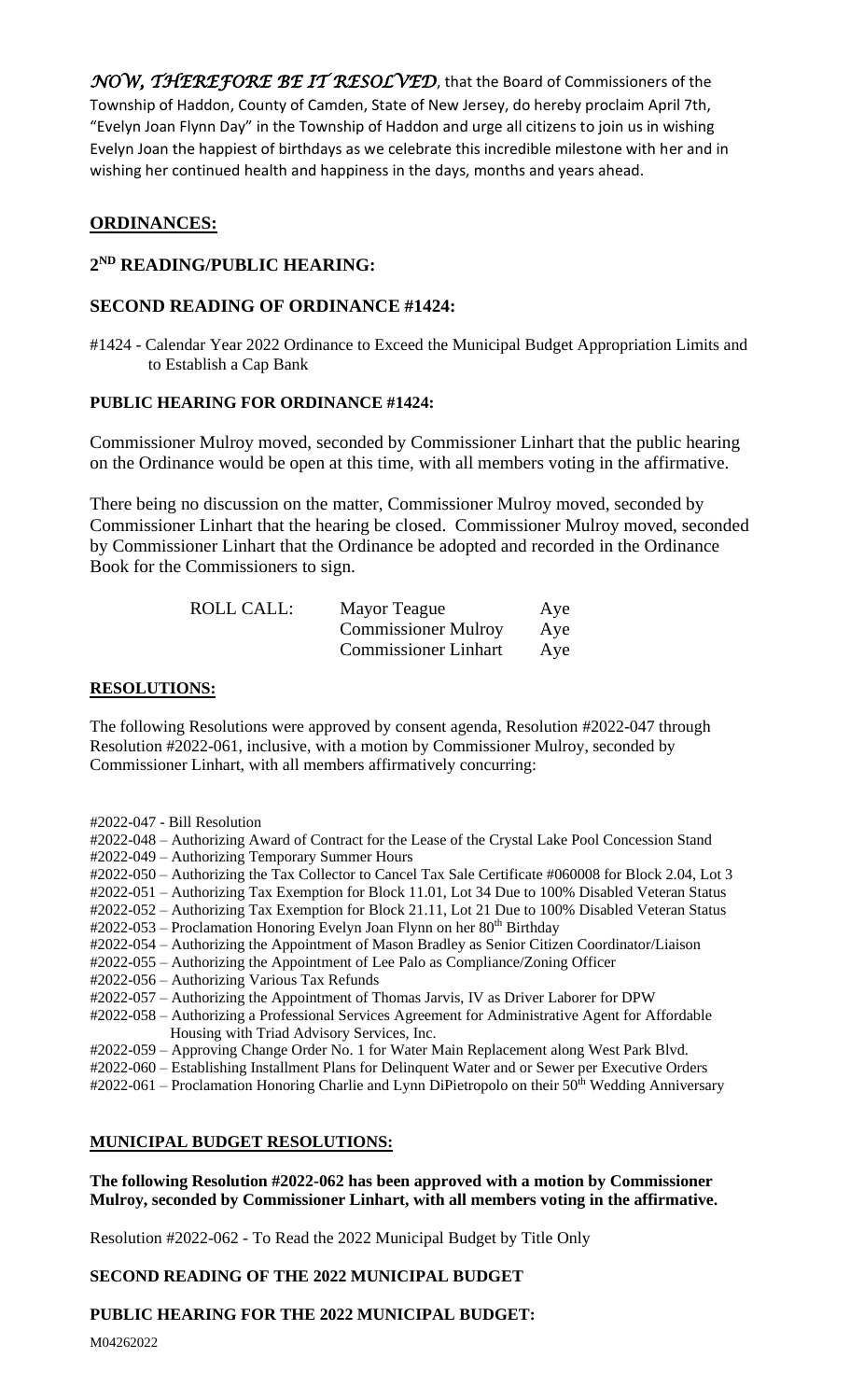Commissioner Mulroy moved, seconded by Commissioner Linhart to open the public hearing for the 2022 Municipal Budget, with all members affirmatively concurring:

There being no public comment, Commissioner Mulroy moved, seconded by Commissioner Linhart, to close the public hearing for the 2022 Municipal Budget, with all members affirmatively concurring:

# **The following Resolution #2022-063 was approved with a motion by Commissioner Mulroy, seconded by Commissioner Linhart, with all members affirmatively concurring:**

Resolution #2022-063 – Adoption of the 2022 Municipal Budget

| ROLL CALL: | Mayor Teague                | Aye |
|------------|-----------------------------|-----|
|            | <b>Commissioner Mulroy</b>  | Aye |
|            | <b>Commissioner Linhart</b> | Aye |

### **B.I.D. BUDGET RESOLUTIONS:**

**The following Resolution #2022-064 has been approved with a motion by Commissioner Mulroy, seconded by Commissioner Linhart, with all members voting in the affirmative.**

Resolution #2022-064 - To Read the 2022 B.I.D. Budget by Title Only

### **SECOND READING OF THE 2022 B.I.D. BUDGET**

#### **PUBLIC HEARING FOR THE 2022 B.I.D. BUDGET ONLY:**

Commissioner Mulroy moved, seconded by Commissioner Linhart to open the public hearing for the 2022 B.I.D. Budget, with all members affirmatively concurring:

There being no public comment, Commissioner Mulroy, seconded by Commissioner Linhart, to close the public hearing for the 2022 B.I.D. Budget, with all members affirmatively concurring:

### **The following Resolution #2022-065 was approved with a motion by Commissioner Mulroy, seconded by Commissioner Linhart, with all members affirmatively concurring:**

Resolution #2022-065 – Adoption of the 2022 B.I.D. Budget

| ROLL CALL: | Mayor Teague                | Aye |
|------------|-----------------------------|-----|
|            | <b>Commissioner Mulroy</b>  | Aye |
|            | <b>Commissioner Linhart</b> | Ave |

#### **OTHER BUSINESS:**

The Following Business License Applications #1 through #36 and #38 through #49 have been approved with a motion by Commissioner Mulroy, seconded by Commissioner Linhart, with all members affirmatively concurring:

| 1. J & G Haddon Transmission LLC  | 408 Rt 130 & Nicholson Rd |
|-----------------------------------|---------------------------|
| 2. 3 Dimensional Physical Therapy | 413 W Crystal Lake Ave    |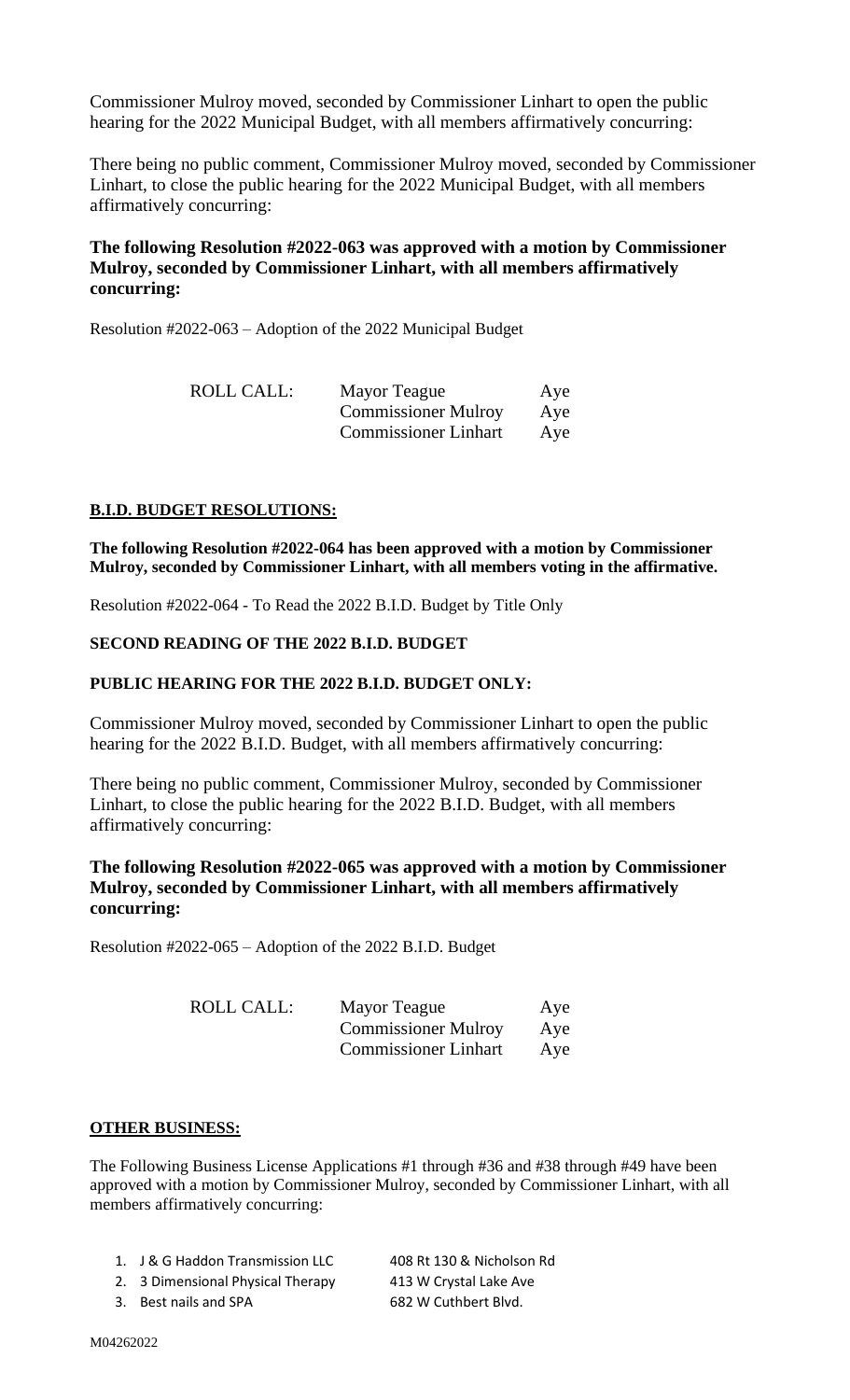| 4. | Wayne's Auto Sales                                                   | 409 Rt 130                     |
|----|----------------------------------------------------------------------|--------------------------------|
| 5. | On site Drapery Cleaning Inc                                         | 16 1/2 Cuthbert Blvd.          |
| 6. | Ehret Realty Inc.                                                    | 134 Haddon Ave                 |
| 7. | <b>Wells Fargo Cleaning Services</b>                                 | 690 Cuthbert Blvd.             |
| 8. | <b>Wells Fargo Clearing Services</b>                                 | 600 Cuthbert Blvd.             |
| 9. | <b>Wood Manor</b>                                                    | 803 Hopkins Road               |
|    | 10. Walgreen's # 05984                                               | 8 Haddon Avenue                |
|    | 11. Palma's Classic Cars                                             | 427 W Crystal Lake Ave in rear |
|    | 12. Central Park Bagel                                               | 34 Haddon Ave                  |
|    | 13. Samaritan Thrift                                                 | 33 Haddon Ave                  |
|    | 14. Artisan Jewelers                                                 | 121 Haddon Ave                 |
|    | 15. Kingsway Cleaners                                                | 684 Cuthbert Blvd              |
|    | 16. Associated Physiatrists of South Jersey 216 Haddon Ave - Ste 106 |                                |
|    | 17. Sattler's Hobby Shop                                             | 14 Haddon Ave                  |
|    | 18. Posh Pets LLC                                                    | 146 Haddon Ave                 |
|    | 19. WT Jones Insurance Agency                                        | 47 Haddon Ave                  |
|    | 20. West side Hair Studio, LLC                                       | 801 Hopkins Rd                 |
|    | 21. GXP Athletic                                                     | 225 Haddon Ave Ste 1101        |
|    | 22. Nick & Joes Pizza restaurant                                     | 668 W Cuthbert Blvd.           |
|    | 23. Cork & Bottle Liquors                                            | 632 W Cuthbert Blvd            |
|    | 24. Haddon Diner LLC                                                 | 317 Haddon Ave                 |
|    | 25. McGunnigle Chiropractic                                          | 450 W Crystal Lake Ave         |
|    | 26. Body Perks                                                       | 322 Haddon Ave                 |
|    | 27. Perk's Place                                                     | 237 Haddon Ave                 |
|    | 28. Pathstone Corp                                                   | 795 White Horse Pike           |
|    | 29. Rexy's Bar & Restaurant                                          | 700 Black Horse Pike           |
|    | 30. Jersey Kebab                                                     | 150 Haddon Ave                 |
|    | 31. McMillians Bakery                                                | 15 Haddon Ave                  |
|    | 32. Target Corporation                                               | 650 W Cuthbert Blvd            |
|    | 33. Dunkin Donuts                                                    | 145 Haddon Ave.                |
|    | 34. Nastasi's Furniture                                              | 813 White Horse Pike           |
|    | 35. Ohana Poke Bowl                                                  | 46 B Haddon Ave                |
|    | 36. Blue                                                             | 43 Haddon Ave                  |
|    | 37. TABLED                                                           |                                |
|    | 38. Re UP Fashion                                                    | 156 Haddon Ave                 |
|    | 39. Great Clip                                                       | 672 Cuthbert Blvd.             |
|    | 40. Tomar's Discount Liquor                                          | 570 W Cuthbert Blyd            |
|    | 41. Haddon Kitchen Incubator                                         | 901 White Horse Pike           |
|    | 42. Charlies Barber Shop                                             | 7 Nicholson Rd                 |
|    | 43. The Fish Tank                                                    | 225 Haddon Ave - Ste 2102 A    |
|    | 44. Jamaica Vibes LLC                                                | 3102 Mt. Ephraim Ave           |
|    | 45. J & K Laundromat                                                 | 2994 Mt. Ephraim Ave           |
|    | 46. The Ritz Theatre Co.                                             | 915 White Horse Pike           |
|    | 47. 3100 Wing Shing Chinese Restaurant                               | 3100 Mt. Ephraim Ave           |
|    | 48. The Starting Point                                               | 215 Highland Ave Ste. C        |
|    | 49. Greenlight Auto Insurance                                        | 795 White Horse Pike           |

Motion made by Commissioner Mulroy to table Business License Application #37 East Coast Upholstery, LLC, 1300 Collings Avenue, seconded by Commissioner Linhart, with all members affirmatively concurring.

### **REPORTS FOR MARCH 2022:**

The following reports for March 2022 were presented and ordered filed:

Revenue Report Budget Status Report

### **COMMUNICATIONS:** None

M04262022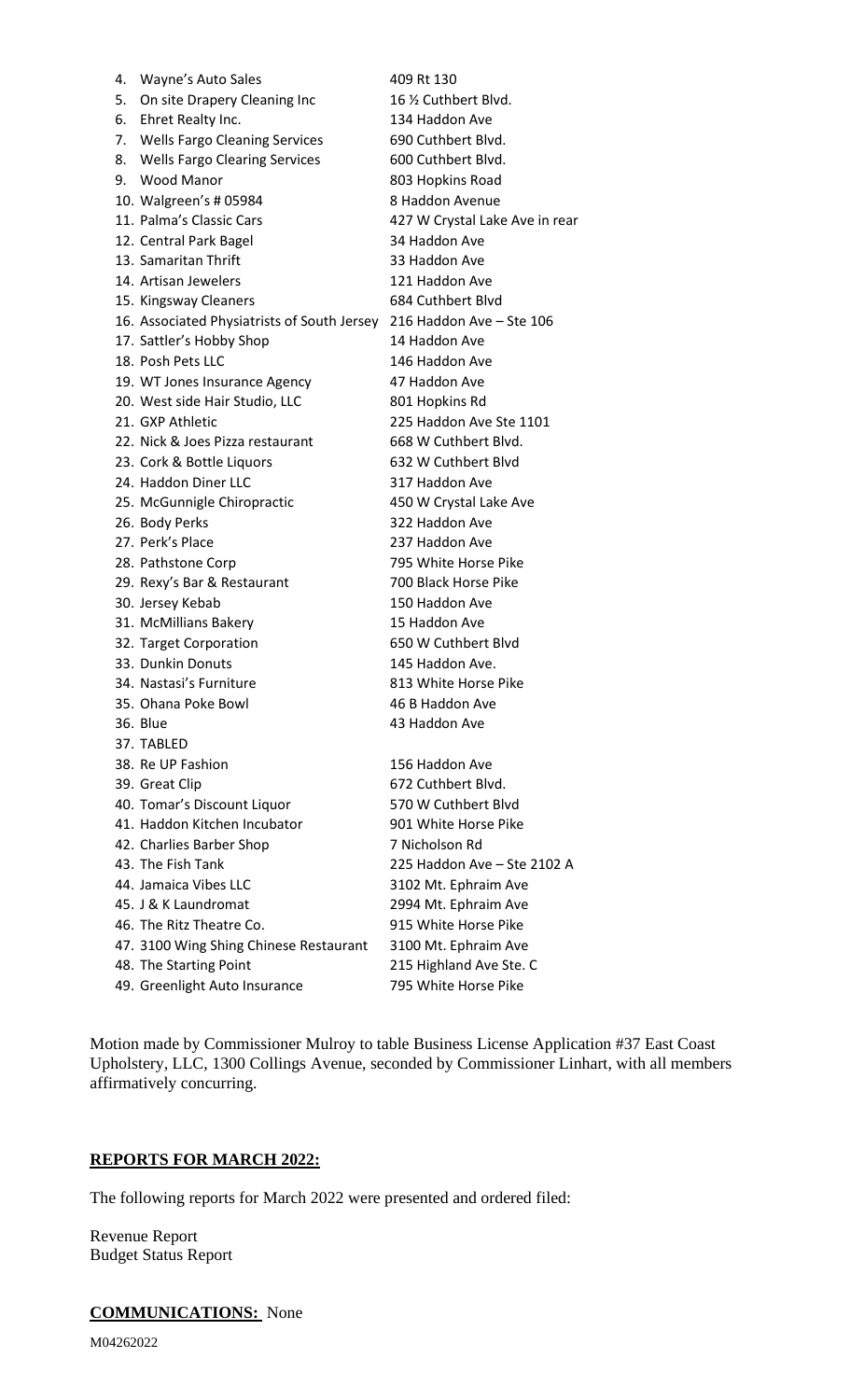#### **PUBLIC COMMENT**

There being no further business on the agenda, Commissioner Mulroy made a motion to open the meeting for public comment, seconded by Commissioner Linhart, with all members affirmatively concurring:

M04262022 Morris Cooperman, 44 Lindisfarne Avenue – Mr. Cooperman came to the meeting this evening to ask the Board of Commissioners if any decisions were made regarding the Memorial Tree Program. Mayor Teague informed Mr. Cooperman that the Commissioners adopted a Resolution which provides the process for the Memorial Tree Program which will be administered by the Shade Tree Commission. Commissioner Mulroy pointed out that the Shade Tree Commission would know suitable locations for the trees chosen. Mr. Cooperman inquired into who to contact first to get this started. Mayor Teague replied Betty Brookes. Mr. Cooperman feels that Betty Brookes is already busy and has a lot of work to do. Mayor Teague asked Mr. Cooperman if this was something he would like to facilitate. Mr. Cooperman stated this is a subject that he really likes a lot and he would be happy to be the facilitator for the program. Mayor Teague responded that we will get you an email and/or phone number. Mr. Cooperman then shows the Mayor & Commissioners the Native American Elm that self-seeded itself in the hanging pot off his fence last season in his yard. He then explains how the Native American Elm grows and keeps getting taller and the leaves convert to limbs and you end up with what is called a Columnar Tree. He explains this tree is not a good choice to grow in the streets since it is pretty large. Mr. Cooperman said he explained to the Shade Tree Commissioner, that putting small ornamental trees under the utility lines, which is the current practice of the Township, is a bad idea, in his opinion. He stated it is considered an ancient practice, something called pollarding, and you remove what is called the central leader, which is the column, and among a variety of trees, Americans are one, they become "Y" shaped species. This is the correct shape in his opinion, to put under a utility line, and this is done all over the planet. Mayor Teague directs Mr. Cooperman to bring these subjects up with the Shade Tree Commission since they have a lot of authority as Shade Tree and a lot of knowledge. Mayor Teague returns to the topic of the Memorial Tree Program and points out that Mr. Cooperman can research and make any recommendations for plaques or tiers of plaques and the Board of Commissioners will give him the authority and latitude to do whatever he wants to organize the process. Commissioner Linhart responded that he likes Mr. Cooperman's position because he was on the Shade Tree Commission for about a year. He asked Mr. Cooperman if he was aware of any vendors that specialize in the growing process. Mr. Cooperman said he was not. Mr. Cooperman transitions to one last topic. He explains that he has been in the medicinal cannabis business for 5 years and he's pretty familiar with it at this point. He reported that he has been to Amsterdam, the Netherlands, and California and he has seen how they handle Cannabis. He stated based on what he read in the Retrospect regarding Cannabis and the report Greg Fusco submitted to the Planning Board, he agrees with Mr. Fusco. He states that the plant itself when stored in large quantities really smells and he doesn't want that here in the town area nor does he want Brown Coffee Shops, like they have in Amsterdam, in town either. He reports that what he read about Mr. Fusco reporting about distance, distance from schools, the parking required, that he is absolutely right. He further commented that all you have to do is go down to Curaleaf in Bellmawr and see why Mr. Fusco is right. Mr. Cooperman reported that he does not want his granddaughter walking down the street and smelling it. He said he makes sure she never smells it when she's around him. He makes sure he washes himself and washes his clothes. Mr. Cooperman said he is for cannabis but he would be very thoughtful about where the population is going and since the Township already has alcohol, the Township should think twice about putting cannabis and alcohol right next to each other in town. Commissioner Mulroy comments, that he assumes Mr. Cooperman voted yes to legalize it. Mr. Cooperman responds that he did. He further stated that he doesn't think that means it should be everywhere all the time. He doesn't think people should necessarily go to jail for legitimate medicine, for something they do privately and something people already do but we shouldn't necessarily be rubbing it in peoples' faces. Mr. Cooperman shared a memory from his father. He stated, when he was a teenager, he remembers when Wawa started